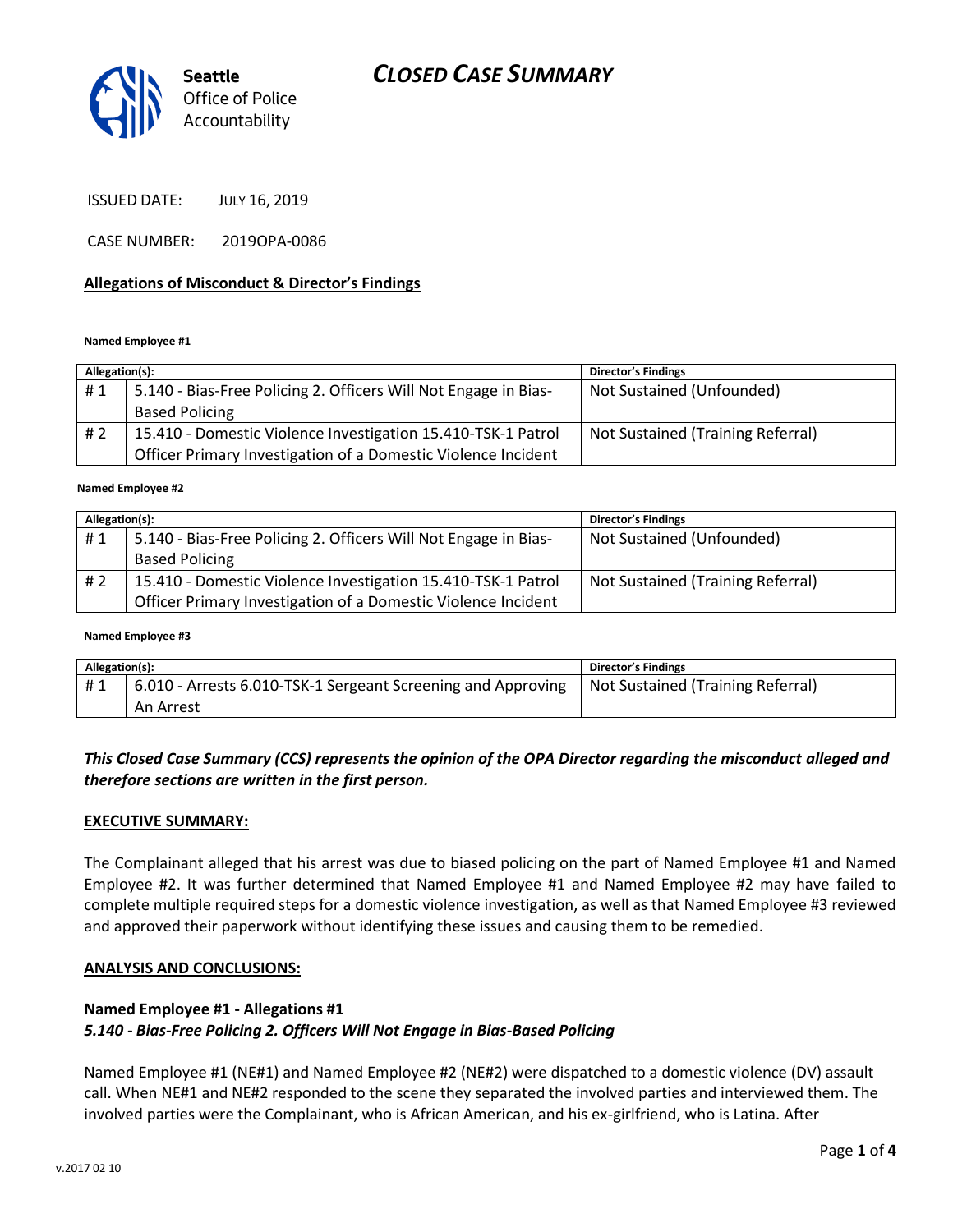

# *CLOSE CASE SUMMARY*

OPA CASE NUMBER: 2019OPA-0086

conducting separate interviews of the involved parties, NE#1 and NE#2 believed that the evidence indicated that the Complainant was the primary aggressor. Given this, they felt that they had probable cause to arrest the Complainant for DV assault.

The Named Employees' response to this incident and investigation was recorded on Body Worn Video (BWV). The BWV reflected that the involved parties provided differing accounts. Both alleged that the other was the primary aggressor. The BWV indicated that, after conducting the interviews, NE#1 and NE#2 spoke together to evaluate the evidence. They determined that the ex-girlfriend's account was more credible and was more "in-depth" than that provided by the Complainant. They further learned that the Complainant had been previously arrested for DV assault towards the ex-girlfriend and that he had two open warrants.

The officers called their supervisor, Named Employee #3 (NE#3), to the scene to screen the Complainant's arrest. At that time, the Complainant alleged to NE#3 that he believed that his arrest was improperly based on his race. NE#3 referred this matter to OPA and this investigation ensued.

During its investigation, OPA tried to locate the Complainant but was unsuccessful. As such, the Complainant was not interviewed as part of this case. OPA interviewed both NE#1 and NE#2 concerning their basis for arresting the Complainant and whether or not bias played any part in their decision-making. Both officers asserted that there was sufficient probable cause to arrest the Complainant and denied engaging in bias. They stated that, given the evidence available to them at the time, they would have arrested the Complainant regardless of his race.

SPD policy prohibits biased policing, which it defines as "the different treatment of any person by officers motivated by any characteristic of protected classes under state, federal, and local laws as well other discernible personal characteristics of an individual." (SPD Policy 5.140.) This includes different treatment based on the race of the subject. (*See id*.)

Based on OPA's evaluation of this incident, I conclude that NE#1 and NE#2 did not engage in biased policing. The BWV establishes that NE#1 and NE#2 reasonably believed that the Complainant was the primary aggressor during this incident. This was based on the totality of the evidence available to them at the time, as well as on the credibility determinations that they collectively made after conducting their investigation. Moreover, even had they not established that the Complainant was the primary aggressor, they still would have had a lawful basis to arrest him given his open warrants. For these reasons and as I find that neither NE#1 nor NE#2 acted with bias during this incident, I recommend that this allegation be Not Sustained – Unfounded as against both officers.

## Recommended Finding: **Not Sustained (Unfounded)**

#### **Named Employee #1 - Allegation #2**

## *15.410 - Domestic Violence Investigation 15.410-TSK-1 Patrol Officer Primary Investigation of a Domestic Violence Incident*

SPD Policy 15.410-TSK-1 sets forth the requirements for an officer's investigation of a DV incident. The policy sets forth 16 items that need to be completed. Among these required steps are: completing a DV supplemental report; obtaining a statement from the victim; and having the victim execute an authorization to disclose private health information. OPA's review of the documentation relating to this case indicated that none of these required steps were completed by NE#1 and NE#2.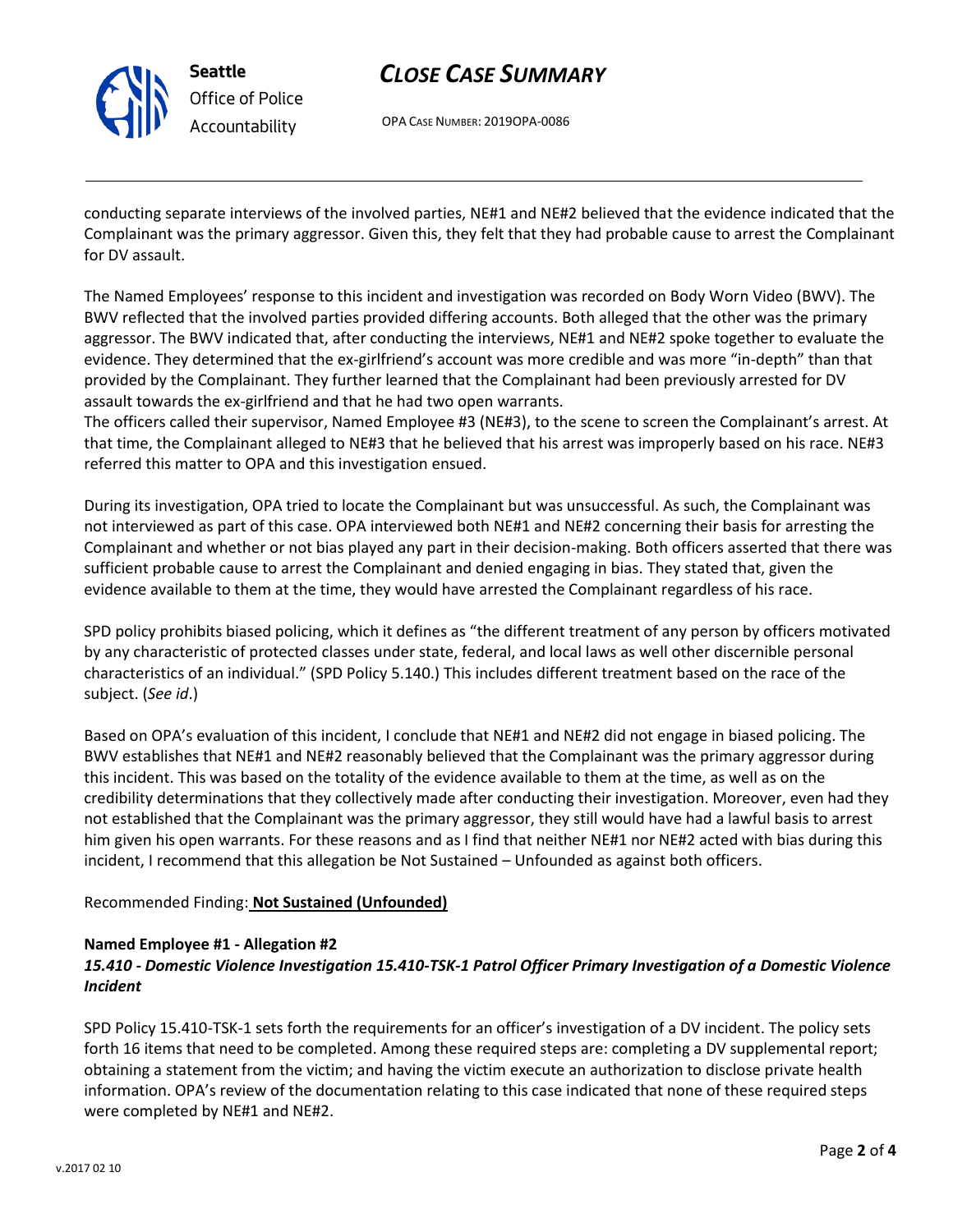

# *CLOSE CASE SUMMARY*

OPA CASE NUMBER: 2019OPA-0086

At their OPA interviews, both officers acknowledged that they failed to complete the above steps and recognized that they should have done so pursuant to policy.

Based on OPA's analysis, while inconsistent with policy, the failure by NE#1 and NE#2 to complete all of the required steps of the DV investigation appears to have been an oversight not intentional misconduct. Given this, I believe that retraining, rather than a Sustained finding, is the appropriate result. In reaching this decision, I note that both officers accepted responsibility and neither made excuses for their actions. As such, I recommend that NE#1 and NE#2 receive the below Training Referral.

• **Training Referral**: NE#1 and NE#2 should be retraining on the requirements of a DV investigation that are outlined in SPD Policy 15.410-TSK-1. They should be counseled to complete all necessary steps when completing a DV investigation. NE#1 and NE#2 should be informed that a future failure to comply with this policy may result in a Sustained finding. This training and associated counseling should be documented and this documentation should be maintained in an appropriate database.

Recommended Finding: **Not Sustained (Training Referral)**

## **Named Employee #2 - Allegations #1** *5.140 - Bias-Free Policing 2. Officers Will Not Engage in Bias-Based Policing*

For the same reasons as stated above (*see* Named Employee #1, Allegation #1), I recommend that this allegation be Not Sustained – Unfounded.

Recommended Finding: **Not Sustained (Unfounded)**

## **Named Employee #2 - Allegation #2**

# *15.410 - Domestic Violence Investigation 15.410-TSK-1 Patrol Officer Primary Investigation of a Domestic Violence Incident*

I recommend that this allegation be Not Sustained and refer to the above Training Referral. (*See* Named Employee #1, Allegation #2.)

Recommended Finding: **Not Sustained (Training Referral)**

## **Named Employee #3 - Allegations #1** *6.010 - Arrests 6.010-TSK-1 Sergeant Screening and Approving An Arrest*

SPD Policy 6.010-TSK-1 concerns the screening of arrests by Sergeants. The Sergeant is specifically required to review the reports generated concerning the arrest for thoroughness. (SPD Policy 6.010-TSK-1.)

Given his role as the screening Sergeant, NE#3 reviewed and approved the arrest of the Complainant. He further reviewed and approved the documentation that was generated as a result of the arrest. In doing so, he did not